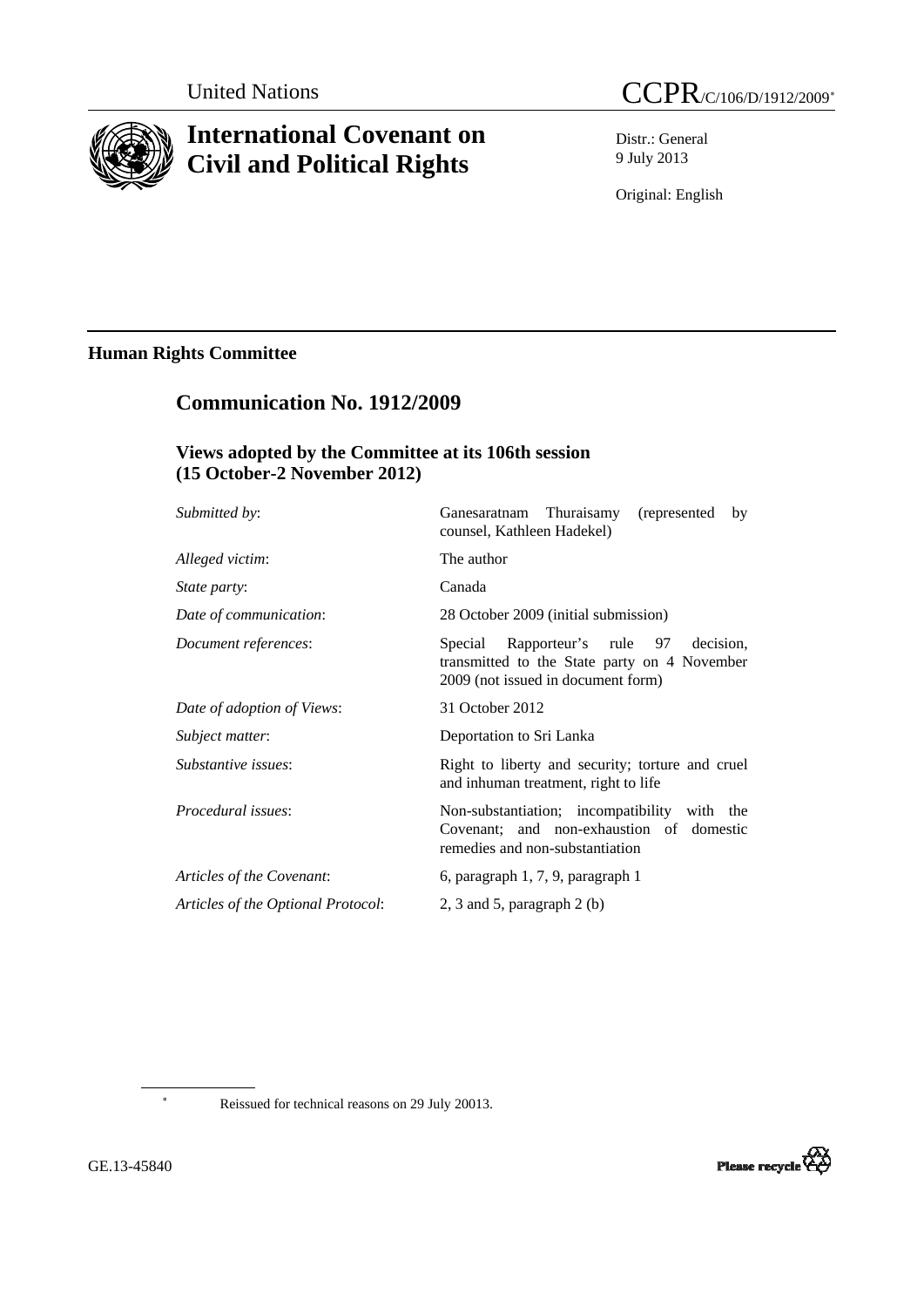### **Annex**

## **Views of the Human Rights Committee under article 5, paragraph 4, of the Optional Protocol to the International Covenant on Civil and Political Rights (one hundred and sixth session)**

**concerning** 

#### **Communication No. 1912/2009**[∗∗](#page-1-0)

| <i>Submitted by:</i>   | Ganesaratnam Thuraisamy<br>(represented by<br>counsel, Kathleen Hadekel) |
|------------------------|--------------------------------------------------------------------------|
| Alleged victim:        | The author                                                               |
| <i>State party:</i>    | Canada                                                                   |
| Date of communication: | 28 October 2009 (initial submission)                                     |

*The Human Rights Committee*, established under article 28 of the International Covenant on Civil and Political Rights,

*Meeting on* 31 October 2012,

*Having concluded* its consideration of communication No. 1912/2009, submitted to the Human Rights Committee by Ganesaratnam Thuraisamy under the Optional Protocol to the International Covenant on Civil and Political Rights,

*Having taken into account* all written information made available to it by the author of the communication and the State party,

*Adopts* the following:

#### **Views under article 5, paragraph 4, of the Optional Protocol**

1.1 The author of the communication is Ganesaratnam Thuraisamy, a Tamil of Sri Lankan citizenship, who was born in 1949 in Sri Lanka (Northern Province). He claims that his deportation from Canada to Sri Lanka would amount to a violation of articles 6, paragraph 1, 7 and 9, paragraph 1, of the Covenant. The author is represented by counsel, Kathleen Hadekel.<sup>[1](#page-1-1)</sup>

1.2 On 4 November 2009, pursuant to rule 92 of its Rules of Procedure, the Committee, acting through its Special Rapporteur on new communications and interim measures,

<span id="page-1-0"></span><sup>∗∗</sup> The following members of the Committee participated in the examination of the present communication: Mr. Yadh Ben Achour, Mr. Lazhari Bouzid, Mr. Ahmad Amin Fathalla, Mr. Cornelis Flinterman, Mr. Yuji Iwasawa, Mr. Walter Kaelin, Ms. Zonke Zanele Majodina, Ms. Iulia Antoanella Motoc, Mr. Gerald L. Neuman, Mr. Michael O'Flaherty, Mr. Rafael Rivas Posada, Sir Nigel Rodley, Mr. Fabian Omar Salvioli, Mr. Marat Sarsembayev, Mr. Krister Thelin and Ms. Margo Waterval. The text of an individual (dissenting) opinion by Mr. Krister Thelin is attached to these views.

<span id="page-1-1"></span><sup>&</sup>lt;sup>1</sup> The Optional Protocol entered into force for Canada on 19 May 1976.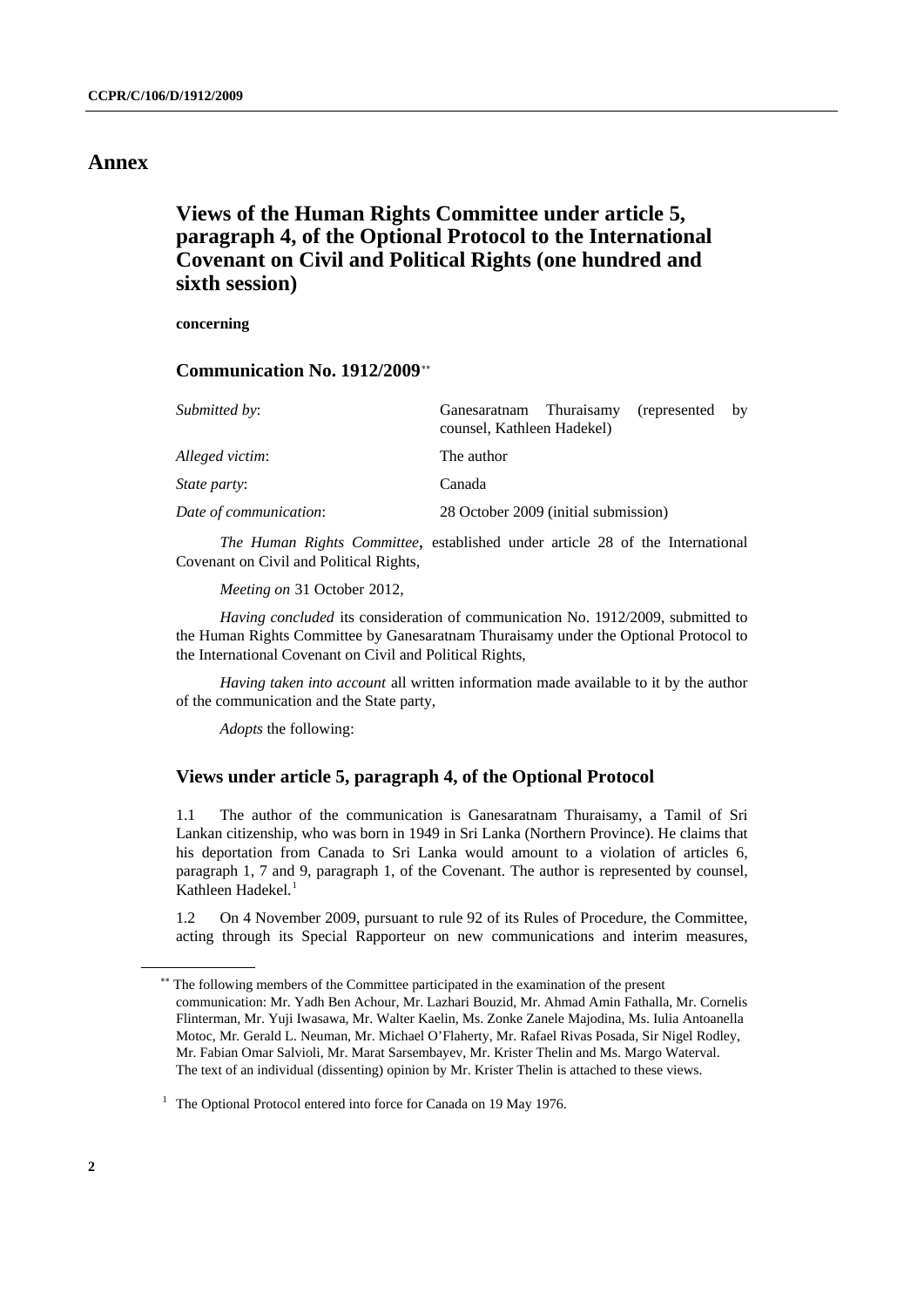requested the State party not to remove the author to Sri Lanka while the communication was under consideration by the Committee.

#### **Facts as presented by the author**

2.1 The author is an ethnic Tamil born in the village of Valvettithurai, the village in which the Liberation Tigers of Tamil Eelam (LTTE) have their origins (Jaffna area). In July 1983, during a business trip to Colombo, the author was arrested by the police on suspicion of membership of the LTTE. During the interrogation, he was ill-treated and was only released with the help of a Sinhala fish merchant. From 1984 to 1987, the author ran a fishing business in his village. On 23 June 1987, the author's father was killed and when claiming his body, the author was detained and beaten by the army for six days. He was again arrested and detained by the army in 1989. The detentions of 1987 and 1989 as well as the torture he underwent are attested by a certificate of the Sri Lankan Red Cross Society dated 17 December [2](#page-2-0)004.<sup>2</sup> In 1990, when the LTTE took control of the Jaffna Peninsula, the author was approached by them to support the LTTE, which he refused. Nevertheless, he was forced to help them construct bunkers.

2.2 In 1994, while on his way to Valalai on business, the author was arrested by the army, hit with a gun butt, kicked and then intimidated to refrain from reporting the incident. In October 1995, as the LTTE had ordered all civilians to leave Jaffna, the author and his family fled to Mannar and stayed there in a refugee shelter. In July 1997, during crossfire between the LTTE and the regular army, the author was arrested in Mannar and kept for nine days in detention.<sup>[3](#page-2-1)</sup> In August 1999, the army arrested more than  $1,000$  persons, including the author, who was threatened to be killed if he did not disclose the location of LTTE camps. In May 2000, the author was imprisoned again by the army in Mannar for 10 days. He was beaten with plastic pipes, barbed wire and boots, which injured him on the chest (attested by a medical certificate).<sup>[4](#page-2-2)</sup> In October 2001, the author returned to his village with his wife and son. As the army suspected that the family had accommodated the LTTE, they detained them for five days for further investigation. On 23 September 2002, the author was detained by the LTTE for five days and was accused of being unpatriotic. He was released under the condition that he supported their endeavour; otherwise his son would be taken away.

2.3 Following this incident, the author had sleeping problems and suffered from depression. The author started to hide from the LTTE, but he was also sought after by the army. With the help of his wife's brother, the author and his family moved to Colombo, where an agent helped the author to flee the country. He left Sri Lanka on 14 November 2002 and arrived in Canada on 30 November 2002.

2.4 On 22 June 2004, the author's claim for asylum was rejected by the Refugee Protection Division of the Immigration and Refugee Board (IRB). The IRB based its decision on the official version of events in Sri Lanka and therefore rejected his version as lacking credibility. On 29 October 2004, his application for leave to seek judicial review of this decision was rejected without reasons by the Federal Court. On 14 September 2007, the

<span id="page-2-0"></span><sup>&</sup>lt;sup>2</sup> During the domestic proceedings in Canada, while contesting the credibility of some of the author's allegations, the State party authorities accepted the veracity of the report provided by the Sri Lankan Red Cross Society dated 17 December 2004.

<span id="page-2-1"></span> $3$  The author does not specify whether he was arrested by the army or the LTTE.

<span id="page-2-2"></span><sup>&</sup>lt;sup>4</sup> The author has provided a medical report established by the "Centre de santé et de services sociaux de la Montagne" in Montreal dated 26 June 2009, which states that the author alleged having been beaten on his chest with barbed wire; and that he has physical signs of ill-treatment which seem compatible with the author's story.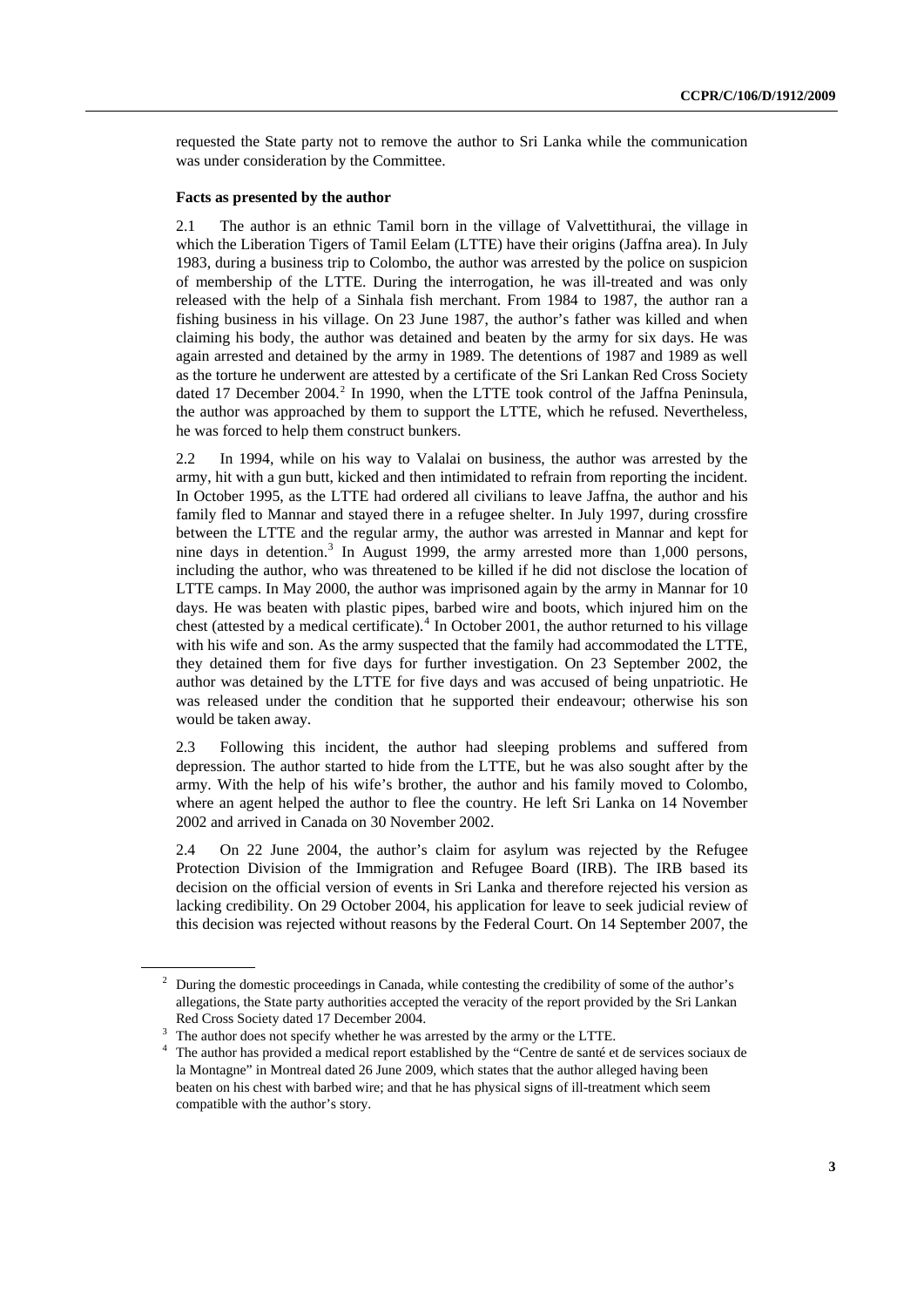author's application for permanent residence on humanitarian and compassionate grounds (H&C) was rejected. Due to limited financial means, the author did not appeal against this decision. On 17 September 2007, his pre-removal risk assessment (PRRA) application was also rejected. While taking into account human rights problems in Sri Lanka with regard to Tamil civilians, the PRRA officer noted that the author did not fit the profile of a young Tamil male likely to be targeted by the LTTE or the authorities. On 31 October 2007, the Federal Court rejected the author's motion for stay of his deportation and ordered his removal for 1 November 2007.

2.5 On 22 and 29 October 2007, upon the advice of a new lawyer who told him that the first PRRA and H&C applications had not been filed in a manner that would guarantee a positive outcome, the author filed a second PRRA and H&C application, submitting new evidence. The author submitted a letter from a Justice of the Peace in Sri Lanka, which details the suffering of his wife and son since his departure and specifically mentions that his son had been arrested and asked by the authorities about the whereabouts of the author.

2.6 In the hope that these procedures would be successful, the author did not appear for his deportation on 1 November 2007. He acted in good faith, believing that a decision should be rendered on a properly prepared application prior to his removal from Canada. The author did not try to hide from the authorities. He continued to live in the same apartment as prior to the removal order. While the second procedure was ongoing, the author received notification that on 5 February 2008 the Federal Court had rejected without reasons the author's application to seek judicial review of the first negative PRRA decision.

2.7 On 21 May 2009, the author was convoked to an interview, during which he received the two negative decisions on his second H&C and PRRA applications. The decisions found that the alleged persecutions of his wife and son were not sufficient to establish a personalized risk of persecution or torture for the author. Following this interview, he was detained by the Border Services Agency. On 25 May 2009, the author was granted conditional release. On 4 September 2009, the Federal Court rejected without reasons the author's applications for judicial review of the second H&C and PRRA decisions.

#### **The complaint**

3.1 The author submits that his deportation from Canada to Sri Lanka exposes him to a real risk of arbitrary detention, torture, cruel and inhuman treatment, including death. In the past, he had been detained and questioned on several occasions by the army and bears scars from the torture to which he had been subjected by the authorities. In this regard, the State party, in the first H&C decision, has accepted the 1987 and 1989 detentions as proven, on the basis of confirmation from the Sri Lankan Red Cross Society.

3.2 The author further submits that the risk of being arbitrarily detained upon arrival at the airport in Sri Lanka has been documented in the media and by the European Court of Human Rights (ECHR) in similar cases,<sup>[5](#page-3-0)</sup> in particular as the author has been arrested in the past for suspicion of being an LTTE member and also as he is a rejected asylum seeker coming from abroad. He also underlines that the request for travel documents presented by the Canadian authorities to the Sri Lankan authorities would alert the Sri Lankan authorities of his return and would enhance his risk of being arbitrarily detained, tortured and mistreated upon his arrival. Even if he was able to pass through the airport checks without being arrested, he would be at risk in Colombo, as he is a Tamil from the North, which is

<span id="page-3-0"></span><sup>5</sup> The author refers to ECHR, *NA* v*. The United Kingdom*, Judgment of 6 August 2008 (Appl. No. 25904/07), paras. 145-147.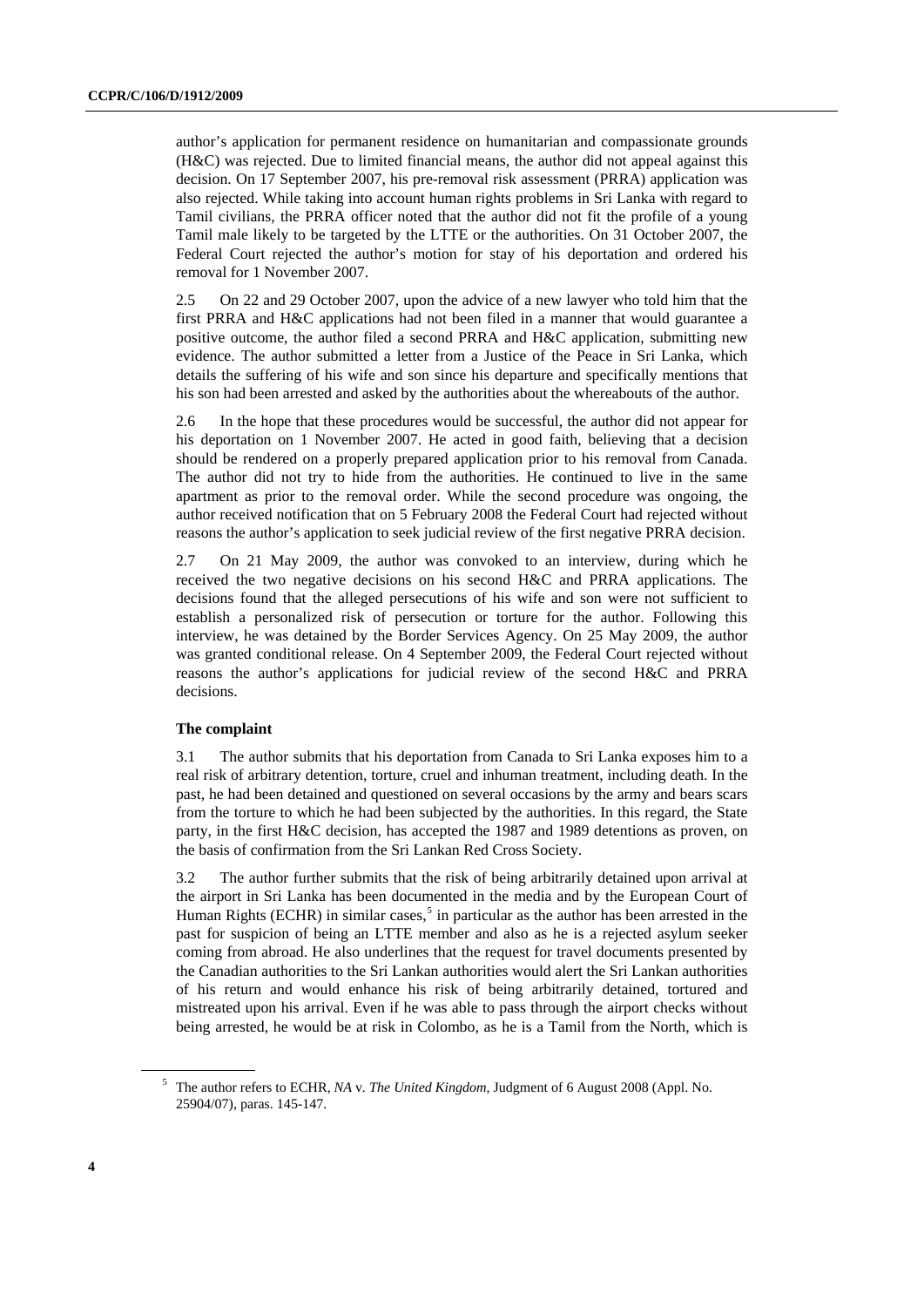mentioned on his identity card. He also notes that he would not be able to travel to the North, due to travel restrictions for Tamils and even if he were to travel to his village of origin, he may face arbitrary detention and torture, as displaced persons continue to be interned in the North. He therefore submits that his deportation by the State party to Sri Lanka would constitute a violation of his rights under articles 6, paragraph 1, 7 and 9, paragraph 1, of the Covenant.

3.3 The author underlines that the situation in Sri Lanka has evolved significantly since April 2009, when the State party made its most recent substantive decisions concerning the author. In the interim, the Sri Lankan authorities declared a military victory over the LTTE, and the open warfare between the LTTE and the government forces has therefore not subsided. However, in the aftermath of the military victory by the government forces, repression and mistreatment of Tamil civilians have not subsided. They continue to be subject to ongoing arrest, harassment and persecution in Colombo, as well as internment in the North and East. With regard to internal flight alternatives for Tamils from the North, the author cites the Office of the United Nations High Commissioner for Refugees (UNHCR) Eligibility Guidelines for Assessing the International Protection Needs of Asylum-Seekers from Sri Lanka, which highlight that Tamils from the Northern area are at heightened risk of human rights violations in the whole Sri Lankan territory.<sup>6</sup> Those guidelines further establish that it is not possible to identify particular categories of Tamils at risk and that in asylum claims by Tamils from the North of Sri Lanka, well-founded fear of persecution should be presumed.

3.4 The author further cites reports by the International Crisis Group and Human Rights Watch on the conditions in detention camps of internally displaced persons in Vavuniya district. He also cites an assessment by Amnesty International Canada on his specific case, stating that he is at serious risk of facing grave human rights violations should he be returned to Colombo. Indeed, the opinion letter dated 1 June 2009 states that Amnesty International is of the view that, as an ethnic Tamil male and failed asylum seeker, who is originally from Valvettithurai in Jaffna, and must, upon return reside in Colombo, the author is at serious risk of facing grave human rights violations.

3.5 In his communication, the author challenges the refugee determination and asylum procedures. He considers that the IRB decision questions his credibility on minor discrepancies, based on the divergence between the information provided by the author on the conflict and the official information received from the Sri Lankan authorities. In the author's opinion one should never expect the agent of persecution to offer a transparent account of the facts and therefore the official account of the events is biased. The IRB did not at all consider the outstanding issue of persecution of the Tamil civilian population by the Sri Lankan authorities. The author also criticizes the fact that Canadian legislation does not offer any possibility to appeal the merits of an IRB decision. In this regard, as only new evidence can then be presented in the framework of the PRRA application, the latter was never meant to be an appeal against the IRB procedure, which the author deplores.

3.6 While the PRRA officer in the first PRRA application procedure did take note of numerous human rights violations against the Tamil population and the fact that the entire Tamil population, and particularly those who, like the author, hail from the North or East of the country are at risk of persecution or mistreatment, the officer concluded that the author would not face such treatment because he is not a young Tamil male. The only evidence related to that profile was related to the risk of forced recruitment of young Tamils by the LTTE or the Karuna faction. As for the H&C application, the assessment was also done by

<span id="page-4-0"></span><sup>6</sup> See *UNHCR Eligibility Guidelines for Assessing the Internal Protection Needs of Asylum-Seekers from Sri Lanka* (April 2009).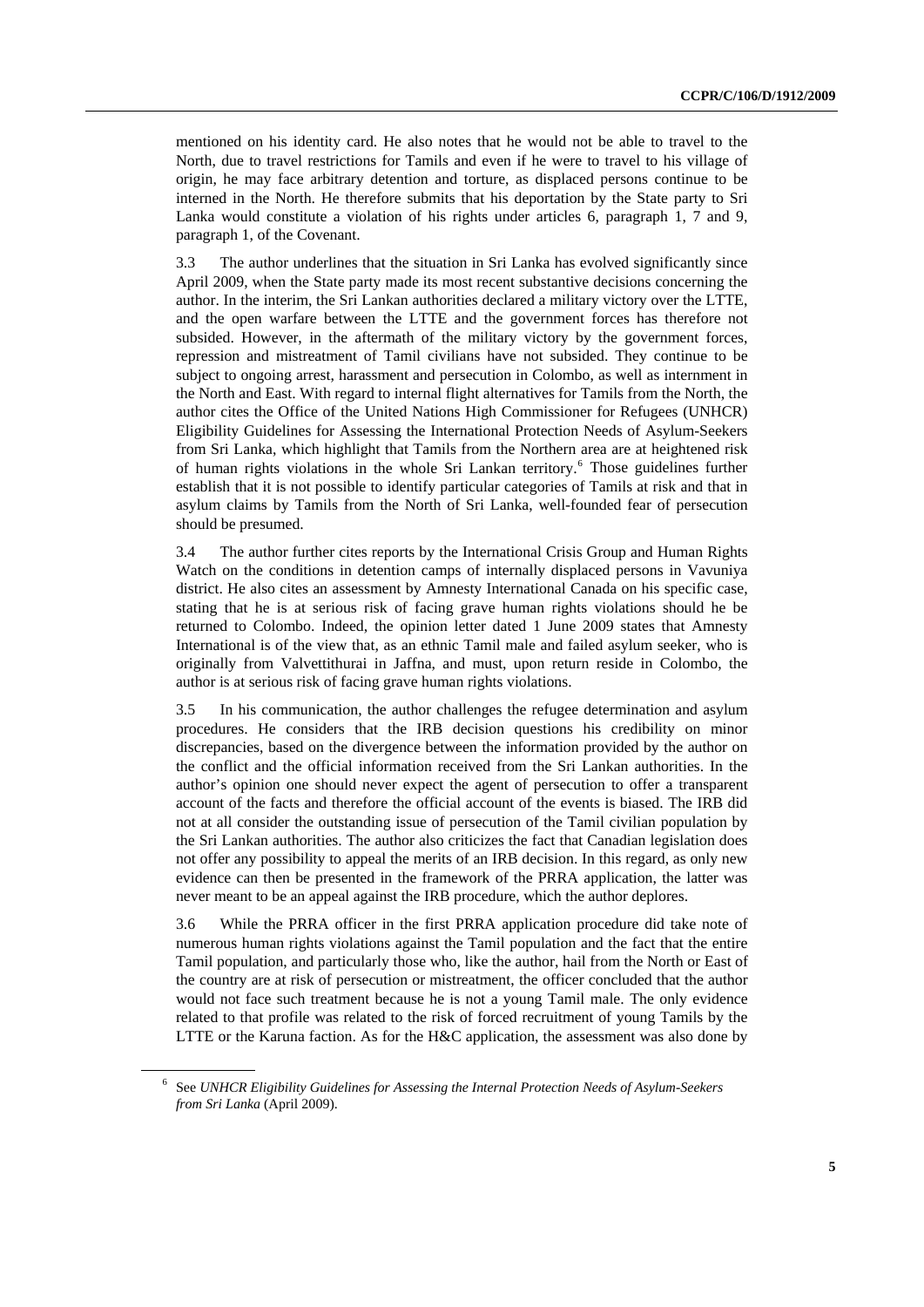a PRRA officer using the same reasoning. It therefore led to the same conclusion as the PRRA.

3.7 As for the second PRRA application procedure, the assessment made by the officer who was the same as in the first procedure is essentially cut and paste from the first decision despite the new developments in Sri Lanka and the voluminous new evidence submitted. While acknowledging that the Sri Lankan authorities maintain checkpoints to try to intercept LTTE sympathizers, and human rights abuses such as arbitrary arrest and detention, torture and discrimination against Tamils especially from the East and North continue to occur, the PRRA officer concluded that the author who is a Tamil would not face such treatment. The author therefore considers that the PRRA assessment was biased and unfair.

#### **State party's observations on admissibility and merits**

4.1 In its submission on the admissibility and merits of the communication transmitted on 4 May 2010, the State party notes that the author based his communication on precisely the same story, evidence and facts that a competent domestic tribunal and expert risk assessment officer have determined not to be credible, and not supporting a finding of a substantial personal risk of torture or cruel or inhuman treatment in the future.

4.2 The State party contends that the author's allegations with respect to articles 6, paragraph 1, and 7 are inadmissible on the ground of non-exhaustion of domestic remedies since the author has submitted to the Committee two pieces of evidence (a medical report and a letter from Amnesty International) that could have been submitted to domestic authorities. The documents could still be the basis of renewed PRRA or H&C applications. The author has also failed to exhaust domestic remedies by not applying for judicial review of the negative decision in his first H&C application. In the alternative, the author's communication with respect to article 6, paragraph 1, and 7 should be declared inadmissible pursuant to article 2 of the Optional Protocol on the grounds of non-substantiation. The author's assertions are not credible and there is no objective evidence to support a finding that the author is at personal risk if he returns to Sri Lanka.

4.3 As for the author's allegations in relation to article 9 of the Covenant, the State party submits that they are incompatible with the provisions of the Covenant pursuant to article 3 of the Optional Protocol or, in the alternative, that they are inadmissible on the ground of non-substantiation under article 2 of the Protocol. The State party is of the view that article 9 of the Covenant has no extraterritorial application and does not prohibit a State from deporting a foreign national to a country where he alleges he faces a risk of arbitrary arrest or detention. In the event that the Committee would declare part or all of the allegations admissible, the State party requests that the Committee finds them without merits.

4.4 The State party observes that in support of his refugee claim dated 5 December 2002, the author alleged that between 1983 and 2002 when he left Sri Lanka, he was targeted by the LTTE for support and for money. In turn, the Sri Lankan security forces suspected him of being a member of the LTTE and detained, interrogated, beat and harassed him. His troubles allegedly began in 1983 when he was arrested by the police in Colombo and was ill-treated during his questioning. In 1987, his father was killed in crossfire in a fight between the LTTE and the army. When the author went to claim the dead body, the army arrested and beat him, and detained him for six days. In June 1990, the LTTE approached him for his support, and when he refused, forced him to dig bunkers. In August 1991, the LTTE demanded money from him. In March 1994, he was allegedly arrested by the army, hit by a gun butt and kicked, and had his gold chain, ring, watch and money taken from him. In July 1997, he was allegedly arrested in a round-up, and was interrogated for nine days, and not given adequate food and water. He was rounded up again by the army in November 1998 and insulted.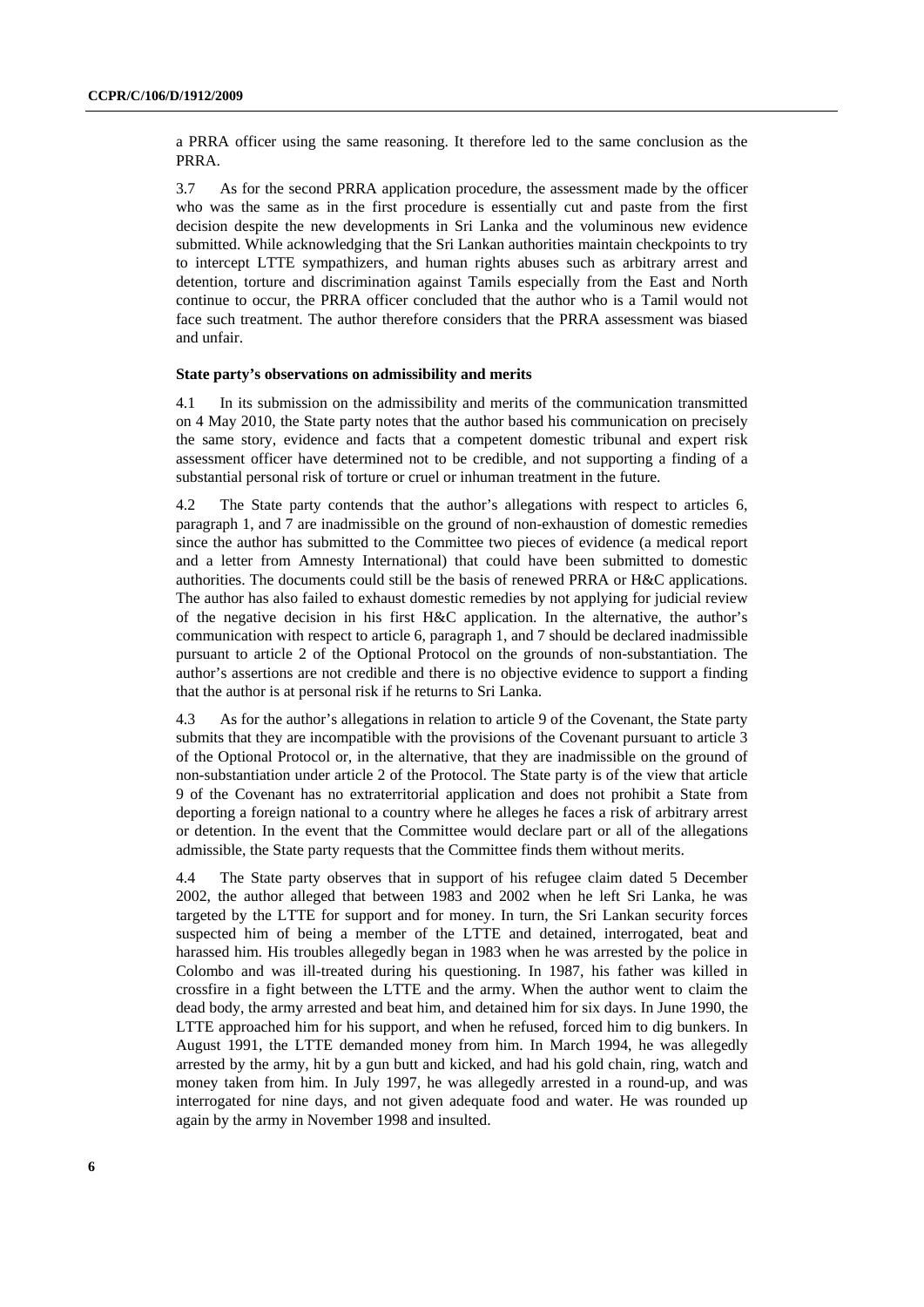4.5 The State party adds that, according to the author, he was arrested in August 1999 as part of a round-up of 1,000 persons from his area, questioned and threatened until released the same day. In May 2000, the author was allegedly arrested by the army following a grenade-throwing incident. He was allegedly beaten with plastic pipes, barbed wire and boots. In October 2001, when he, his wife and their teenage son were on their way to Valvettithurai, they were arrested by the army and detained for five days. They moved to Valvettithurai where in September 2002, the LTTE allegedly detained him for five days, accusing and assaulting him. He was released after his wife paid the LTTE the money they wanted. He was asked to report back in December 2002. The LTTE told him that if he did not support them regularly, they would take his only son with them. He went into hiding and heard that the army had come looking for him. He and his family went to Colombo where he was introduced to an agent who offered to help him flee the country. The agent said he would help the author's wife and son in due course. The author therefore fled to Canada while his wife and son stayed in Colombo.

4.6 On 11-12 May 2004, the Refugee Protection Division of Canada's Immigration and Refugee Board heard the author's claim. The author was assisted by counsel and provided documentary evidence and oral testimonies. He had the possibility to explain any ambiguities or inconsistencies. On 18 June 2004, the IRB which is an independent and specialized tribunal found that the author was not a Convention refugee and not a person in need of protection. The IRB considered that the author's lack of credibility was determinative of his claim. For instance, the author claimed in his Personal Information Form (PIF) that he did not know where his wife was when he had told the IRB that he telephoned her every month. Moreover, he claimed in his PIF that he and his wife moved to Colombo in November 2001 when he had later told the IRB that he had learned in December 2002 that his wife and son lived in Colombo. When asked about these inconsistencies, he replied that the PIF had been filled in in English which he did not master. However, at the start of the hearing, he affirmed that he fully understood the entire contents of the PIF. The IRB considered that this undermined his credibility.

4.7 The author submitted a letter from a Sri Lankan lawyer in an attempt to corroborate his story. However, the information provided in the letter contradicts statements made earlier by the author such as the fact that contrary to what he had stated, the author had been in Valvettithurai several times between 1995 and 2002. The author submitted a letter from another Sri Lankan lawyer stating that his son had been arrested on 9 February 2002 under the Internal Security Act on suspicion of belonging to a terrorist movement, when the police report that the author also mentioned that he had been arrested for not having a National Identity Card, and that the son was found to have no connection with a terrorist movement. The IRB also rejected the fact that during the hearing the author referred to important elements such as his son's repeated arrests which he had not mentioned in the PIF. The IRB could not understand why the author would return to Valvettithurai in 2002, which is the place where the LTTE have their origin, if he feared the LTTE. The author's return there was inconsistent with his alleged fear. Finally, the IRB considered it was inconsistent for the author to have stayed in Sri Lanka for almost 20 years since he first started having problems. In particular, the author stated that his detention in 2000 was the worst he had experienced. Still, he waited another two years before he fled to Canada. On 29 October 2004, the Federal Court denied the author's application for leave to apply for judicial review of the IRB decision on the ground that there was no fairly arguable case or a serious question to be determined.

4.8 On 11 February 2005, the author applied for permanent residence in Canada based on humanitarian and compassionate grounds. In support of his application, he claimed that both sides, the army and the LTTE, were looking for him, and that his wife and son were hiding. He also stated that his land and house had been washed away by the tsunami. The State party submits that the assessment of an H&C application consists of a broad,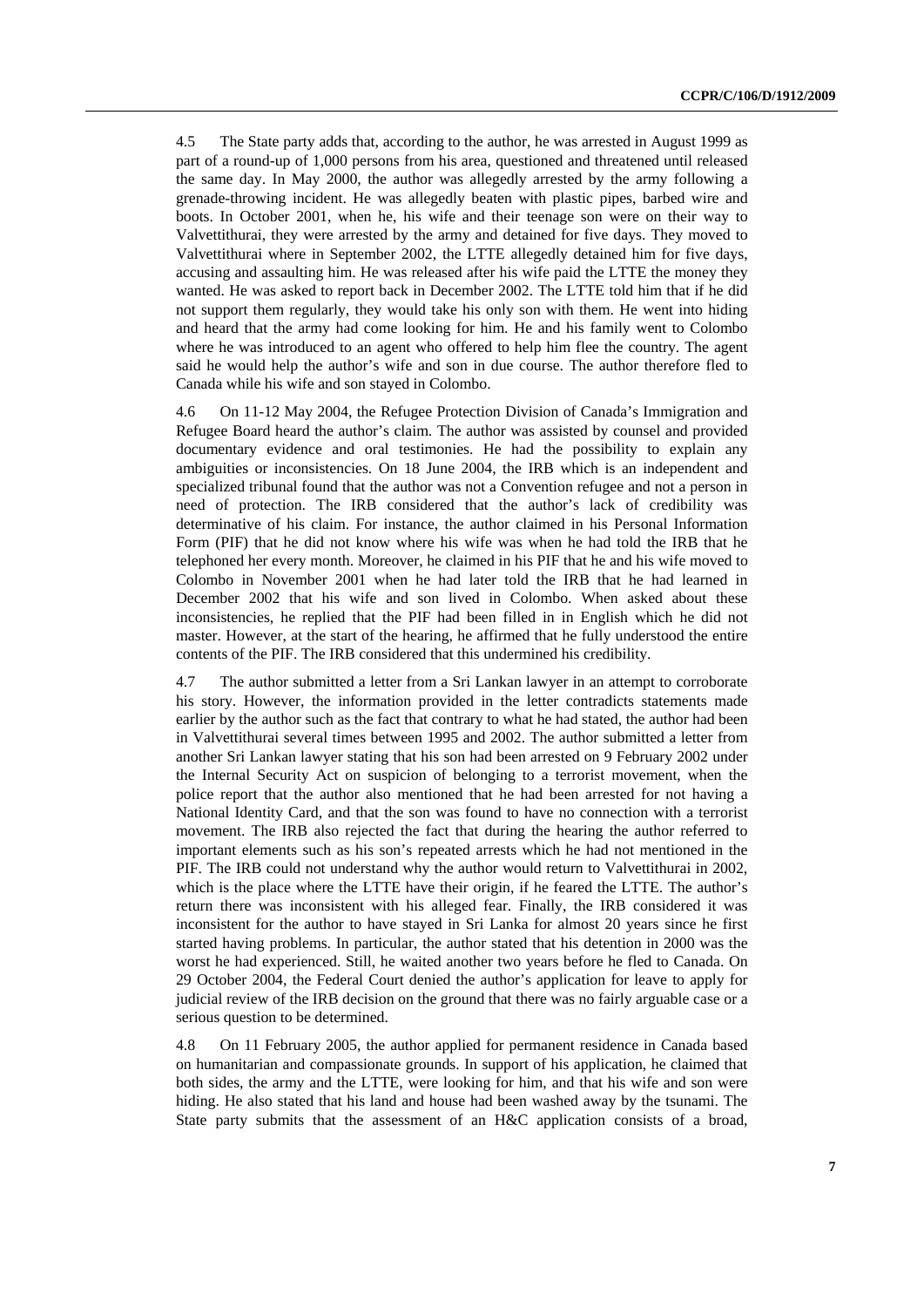discretionary review by an officer to determine whether a person should be granted permanent residence in Canada for humanitarian and compassionate reasons. When allegations of risk upon return are made, as in the author's case, the officer assesses the risk a person may face in the country to which he would be returned. In cases such as the author's where the application is based on risk in the country of origin, a specifically trained PRRA officer assesses the H&C application.

4.9 On 17 September 2007, the author's application was rejected. The PRRA officer assessing the H&C application accepted that the author's house and land had been destroyed by the 2004 tsunami, but considered that the tsunami was a natural disaster that affected the entire coastal population of Sri Lanka. The officer did not believe the author's allegation that his house had been destroyed in a bombing, since it was contradicted by his allegation that it was destroyed by the tsunami, and since the photos of the destroyed house had only been submitted to Canadian authorities after the time of the tsunami. As for the evidence submitted such as a letter from the Sri Lankan Red Cross Society dated 2004 and a letter from his Sri Lankan lawyer dated 2003, they mentioned the author's arrests and torture of 1987 and 1989 only and did not refer to more recent arrests. The officer considered the human rights situation in Sri Lanka prevailing at the time of his decision and admitted that it was marked by extrajudicial murder by both the Government and the LTTE and other serious human rights violations. However, even accepting that the author had been arrested in 1987 and 1989, he had not established that he had had problems with either side since then. Therefore, there was insufficient proof that the author faced a personal risk to his life or security if returned to Sri Lanka. The author did not have the personal profile of a "young Tamil" who risked forced recruitment by the LTTE or who would be suspected by security forces of being a member or supporter of the LTTE. The author did not apply to the Federal Court for leave to apply for judicial review of this negative decision, as was his right.

4.10 The State party emphasizes that the risk assessment is performed by highly trained officers who consider the Canadian Charter of Rights and Freedoms as well as the Convention against Torture and Other Cruel, Inhuman or Degrading Treatment or Punishment, and the American Declaration of the Rights and Duties of Man. They also keep up-to-date with new developments in the areas concerned and have access to most recent information on the matter. On 17 September 2007, the PRRA application was rejected. The PRRA decision was based on the same grounds as the decision on the H&C application.

4.11 On 23 October 2007, the author applied to the Federal Court for judicial review and on 24 October 2007, he applied for a stay of removal pending a decision on his leave application. While it considered that the situation in Sri Lanka was no doubt alarming and while there may be massive violations of human rights in that country, the Court considered that the author had not succeeded, as recognized by the PRRA officer, in showing that he would be personally at risk. The Court therefore rejected the author's application for a stay of removal. The author's deportation was set for 1 November 2007. The author failed to appear for his scheduled removal and remained in Canada illegally. On 5 February 2008, the Court denied leave to apply for judicial review of the negative PRRA decision.

4.12 On 22 October 2007, at about the same time as he was seeking judicial review of his first PRRA decision, the author applied for another PRRA. His claim was essentially the same. The author added information related to his wife and son who had allegedly stayed for two years outside Sri Lanka travelling in neighbouring countries. Upon their return, the author's son was allegedly arrested on several occasions. The PRRA officer only considered the elements of proof that post-dated the first PRRA application. The author's application was rejected on the basis that the author did not fit the profile of a Tamil who would be subject to persecution, that his situation was no different from that of all the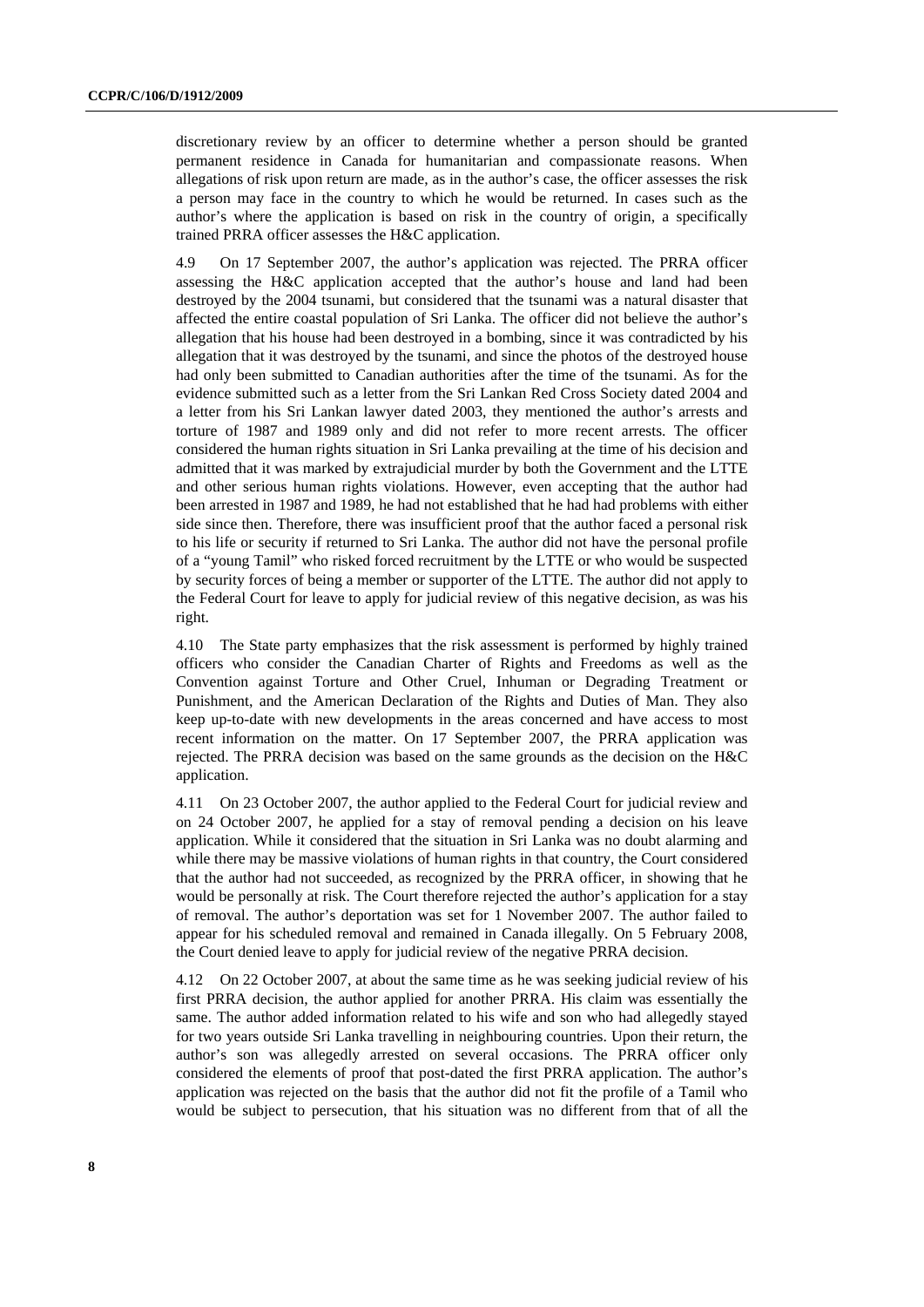Tamils living in Sri Lanka and that he would not face more than a mere possibility of persecution. The Federal Court denied the author's application for judicial review on 4 September 2009. As for the author's second application for a residence permit based on humanitarian and compassionate grounds that he submitted on 29 October 2007, it was rejected on 21 April 2009. His application for leave for judicial review was denied on 4 September 2009.

4.13 The State party contends that the author has not exhausted domestic remedies in relation to his claims under articles 6, paragraph 1, and 7 as he has submitted two pieces of evidence to the Committee that post-date the decisions made in the author's latest PRRA and H&C applications and as such, have not been considered by the domestic authorities. These documents are a medical report dated 26 June 2009 and a letter from Amnesty International dated 1 June 2009. The State party relies on the Committee's jurisprudence in *Dawood Khan* v. *Canada*, where it has considered that the author should have submitted the said medical report to the domestic remedies before submitting his communication to the Committee. The Committee considered that it was not too late to request a new PRRA or application for permanent residence on humanitarian and compassionate grounds based on the new reports<sup>[7](#page-8-0)</sup>. The State party also contends that the author has failed to exhaust domestic remedies as he did not apply for judicial review against the first decision on the H&C application dated 14 September 2007 (see paragraph 4.10 above).

4.14 The State party further contends that the author has not sufficiently substantiated his claims under articles 6, paragraph 1, and 7 of the Covenant. Despite the defeat of the LTTE in May 2009, the author alleges that he remains at risk from Sri Lankan authorities because he is an ethnic Tamil from the North of Sri Lanka, he has been previously detained by the army and his body bears the scars of past torture. The communication is based on the same facts and largely the same evidence as were presented to the Canadian tribunals and risk assessment officer, whose decisions were reviewed and upheld by the Federal Court. There is no explanation provided as to why either of the documents now available to the Committee could not have been obtained during the course of the author's more than five years of domestic proceedings. Without wishing to appear to prejudge the probative value of those documents, which is a role properly attributed to the independent PRRA officer on any future application for protection, the State party notes that the two documents are not based on independent knowledge of his personal situation. The medical report merely confirms that he has scars on his chest that are compatible with his story of past torture. With respect to the letter from Amnesty International, it speaks generally of the risks that the author faces because of his profile as an ethnic Tamil male from northern Sri Lanka who is a failed asylum seeker and has claimed to have suffered past abuse.

4.15 As such, there is nothing to suggest that the author is at personal risk of torture or illtreatment in Sri Lanka. The State party recalls that it is not the role of the Committee to reevaluate facts and evidence unless it is manifest that the domestic tribunal's evaluation was arbitrary or amounted to a denial of justice. The material submitted by the author cannot lead to such a conclusion. However, should the Committee decide to re-evaluate findings with respect to the author's credibility, a consideration of the totality of the evidence permits only one conclusion, which is that the author's allegations are not credible. In this regard, the State party refers to the inconsistencies pointed out by the IRB as referred to above (see paragraphs 4.6-4.7).

<span id="page-8-0"></span><sup>7</sup> The State party refers to communication No. 1302/2004, *Dawood Khan v. Canada*, Inadmissibility Decision adopted on 25 July 2006, para. 5.5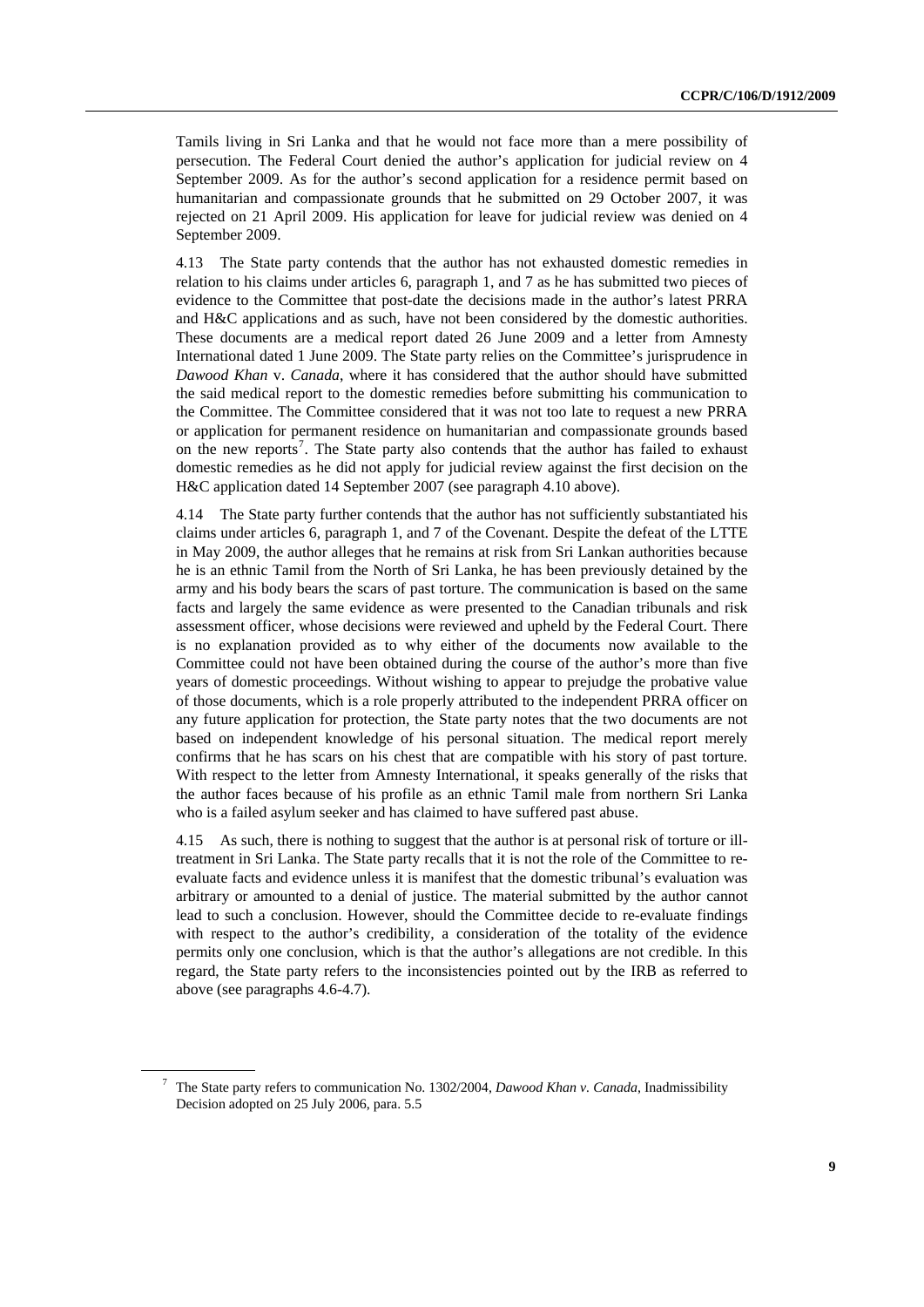4.16 As for the human rights situation in Sri Lanka, the State party refers to the jurisprudence of the United Nations Committee against Torture in *V.N.I.M* v. *Canada*<sup>[8](#page-9-0)</sup> in which it found the author's allegations not to be credible or corroborated by objective evidence. It therefore considered that as such it was not necessary to examine the general human rights situation in the country of return. Even if Tamils are subjected to being stopped and questioned at security checkpoints and human rights abuses against some Tamil men continue to be reported in Sri Lanka, this is not sufficient by itself to be the basis of a violation of the Covenant if the author is returned there. However, should the Committee wish to consider the general situation of human rights in Sri Lanka, the State party contends that the situation has been improving since the Government's defeat of the LTTE in May 2009. The resettlement of internally displaced persons is proceeding at a rapid pace, and the Government has increased its military and police presence in the north and east of the country to maintain peace<sup>[9](#page-9-1)</sup>. The State party further argues that about 20 per cent of Colombo residents are Tamils and anyone can stay in Colombo without having to give prior notice to the local authorities, although they have to register with the local police. While the number of checkpoints has not been significantly reduced in Colombo, no arrest has been reported at those checkpoints since June 2009. The State party therefore considers that there are viable internal flight alternatives for the author and the latter has not shown that he could not safely live in Colombo should he prefer not to return to his area of origin. The State party concludes that the author has not sufficiently substantiated that he faces a personal risk of a violation of article 6, paragraph 1, or article 7 of the Covenant. His claims in this regard are therefore inadmissible pursuant to article 2 of the Optional Protocol.

4.17 As for the author's allegations related to article 9, paragraph 1, the State party reiterates that this part of the communication should be declared incompatible with the provisions of the Covenant. The author has not alleged that the State party has arrested or detained him in violation of article 9, paragraph 1, but that by deporting him to Sri Lanka where he might be arbitrarily detained, the State party would violate this provision. It emphasizes the limited number of rights to which the Committee has given extraterritorial application, article 9, paragraph 1, not being one of those. The State party quotes general comment No. 31 which states that only the most serious breaches of fundamental rights can constitute exceptions to the power of the State to determine the conditions for allowing foreigners to enter and remain on its territory. The State party submits that arbitrary arrest or detention does not rise to the level of grave and irreparable harm contemplated in general comment No.  $31^{10}$  $31^{10}$  $31^{10}$ . The State party therefore requests that article 9, paragraph 1, be considered inadmissible as incompatible with the provisions of the Covenant. In the alternative, it requests the Committee to find it inadmissible for non-substantiation.

4.18 In the alternative, the State party requests the Committee to reject the author's claims as being without merits.

4.19 Finally, and in reply to the criticisms made by the author on the refugee determination and asylum procedure, the State party reminds the Committee that it is not

<span id="page-9-0"></span><sup>8</sup> The State party refers to CAT communication No. 119/1998, *V.N.I.M v. Canada*, Views adopted on

<sup>&</sup>lt;sup>9</sup> The State party refers to the South Asia Intelligence Review, Sri Lanka: Approximating Normalcy, 30<sup>9</sup> The State party refers to the South Asia Intelligence Review, Sri Lanka: Approximating Normalcy, 30

<span id="page-9-2"></span><span id="page-9-1"></span>November 20.09; and Progress in Sri Lanka, Robert O. Blake speech of 8 December 2009. 10 The State party refers to General Comment 31 on article 2 of the Covenant regarding the nature of the general legal obligation imposed on States parties to the Covenant, 2004.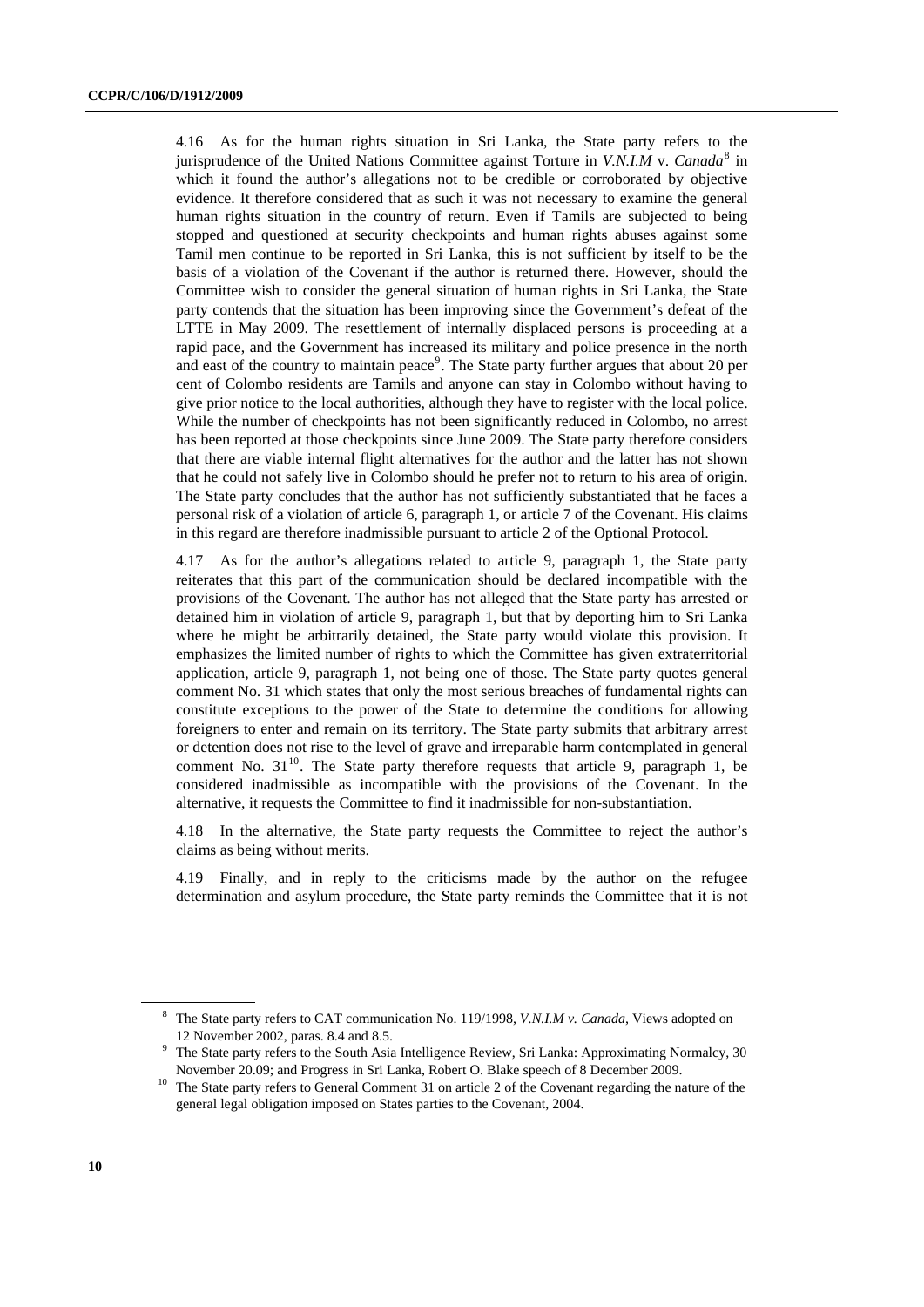within its competence to consider the Canadian system in general, but only to examine whether, in the present case, it complied with its obligations under the Covenant.<sup>[11](#page-10-0)</sup>.

#### **Author's comments on the State party's observations**

5.1 On 24 June 2010, the author rejects the State party's observations stating that they only concentrate on the admissibility of the case. The State party limits itself to stating that the case is without merits without supporting its argument. The author therefore focuses in his comments on the admissibility of the communication. As for the merits of the communication, the author's original submission has already addressed this aspect.

5.2 The author rejects the State party's contention that the domestic remedies have not been exhausted. Neither a renewed PRRA application nor a renewed H&C application would protect the author against deportation from Canada. Indeed, the State party's legislation expressly provides that such application does not entitle the author to a stay of removal pending determination thereof. Moreover, the State party's position is disingenuous insofar as, in the domestic context, it takes the position that such evidence would not be admissible in the context of a renewed PRRA or H&C application, as it could have been available at the time of previous applications. In the present case, the PRRA officer who determined the author's second PRRA application refused to consider evidence that related to facts predating the first PRRA. Thus, the medical report in question would not be assessed in a renewed PRRA as it related to old facts.

5.3 In the H&C context, in domestic litigation, the State party takes the position that the doctrine of *res judicata* applies to all issues that have been previously decided or could have been raised by the author in the course of a previous application and that, as such, evidence that could have been filed in support of a previous application will not be considered. Thus, the author rejects the State party's argument that he could file this evidence in support of a renewed PRRA or H&C, given that the State party's position in the domestic context is precisely that such evidence need not be considered in the context of such applications.

5.4 Moreover, the medical report simply confirms that the author bears scars on his chest and abdomen, a fact that was alleged in his refugee claim, PRRA and H&C applications and the veracity of which was never denied by the State party. The situation therefore differs markedly from that in *Dawood Khan* v. *Canada* where the evidence in question was a psychological report diagnosing the author with post-traumatic stress disorder, a fact novel to the proceedings. Further, the Amnesty International opinion letter does not present any new facts. It simply reviews the publicly available information on Sri Lanka and offers its opinion on the author's situation. The non-production of this letter earlier cannot constitute non-exhaustion of domestic remedies.

5.5 As for the State party's contention that the author failed to exhaust domestic remedies by not applying for judicial review against the negative decision on his first H&C application, the author considers it without merits. The author filed a new H&C application which was rejected. Had he sought judicial review and had judicial review been granted, the Federal Court would have done no more than to order the State party to redetermine the H&C application which has already been done in this case in the context of his refiled H&C application. For all these reasons, the author considers that he has exhausted domestic remedies. Indeed, the only reason why he remains in Canada is because the Committee

<span id="page-10-0"></span><sup>&</sup>lt;sup>11</sup> The State party refers to the jurisprudence of the Committee against Torture in communication No. 15/1994, *Tahir Hussain Khan* v. *Canada*, Views adopted on 15 November 1994, para. 12.1.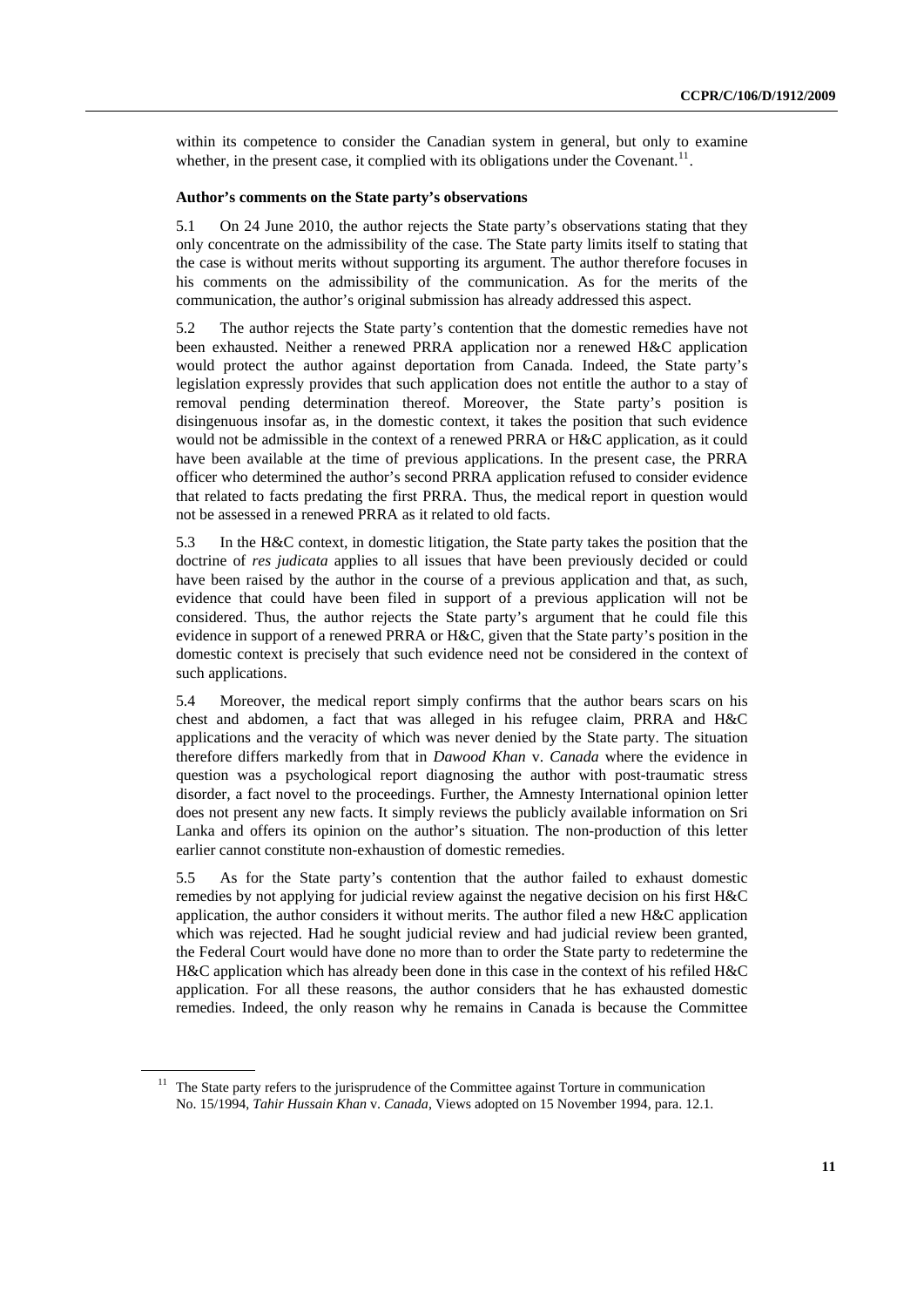issued a request for interim measures demanding that the State party withhold his deportation.

5.6 With regard to the State party's contention that the author failed to substantiate a risk under article 6, paragraph 1, and article 7 of the Covenant, the author replies that the PRRA officer recognized the risks faced by ethnic Tamils from the North and East of Sri Lanka, but failed to properly apply the law to those accepted facts. The evidence submitted by the author clearly discloses a risk of death and torture or cruel, inhuman or degrading treatment. Indeed, it was on the basis of that evidence that the Committee issued a request for interim measures of protection.

5.7 The State party takes the position that the author's account is not credible and not supported by objective evidence. However, not only do the author's submissions demonstrate that the real risk of violations of articles 6, paragraph 1, 7 and 9 of the Covenant do not in any way depend on those allegations that the State party has deemed non-credible, but the claim that the risks are not supported by objective evidence is not founded. There is voluminous documentary evidence demonstrating the risks faced by someone with the author's profile. Furthermore, while the State party takes the position that the author has an internal flight alternative in Colombo, where it says that he can reside provided that he registers with the police, the 2009 United States Department of State country report on human rights practice in Sri Lanka published on 11 March 2010 states that Colombo police refused to register Tamils from the north and east, as required by Emergency Regulation 23, sometimes forcing them to return to their homes in areas affected by the conflict. Therefore Colombo is not safe for the author. The State party mentions that Tamils from the west might be questioned at checkpoints. This is precisely the situation of the author. Moreover, questioning by the Sri Lankan authorities frequently involves violations of article 7 of the Covenant. The author's communication in this regard is therefore sufficiently substantiated.

5.8 With regard to the State party's contention in relation to article 9 of the Covenant, while the author does not take issue with the State party's position that detention per se or even arbitrary detention per se, may not constitute irreparable harm, in the present case, the author's submissions make clear that the risk of arbitrary detention of the author in Sri Lanka brings with it the risk of torture or cruel and unusual punishment while in detention. Thus the risk of a violation of article 9, paragraph 1, cannot be dissociated from the real risk of a violation of article 7 of the Covenant.

5.9 The author considers that as such, whatever the merits or demerits of the system may be, the fact remains that the system failed to protect the author's most fundamental rights and it now falls to the Committee to make this assessment.

#### **Issues and proceedings before the Committee**

#### *Consideration of admissibility*

6.1 Before considering any claim contained in a communication, the Human Rights Committee must, in accordance with rule 93 of its Rules of Procedure, decide whether or not the case is admissible under the Optional Protocol to the Covenant.

6.2 The Committee has ascertained, as required under article 5, paragraph 2 (a), of the Optional Protocol, that the same matter is not being examined under another procedure of international investigation or settlement.

6.3 The Committee notes the State party's argument that the author has not exhausted domestic remedies because he has submitted two new pieces of evidence to the Committee that were not previously examined by domestic authorities; and that he failed to apply for judicial review of the first H&C application which had been rejected on 14 September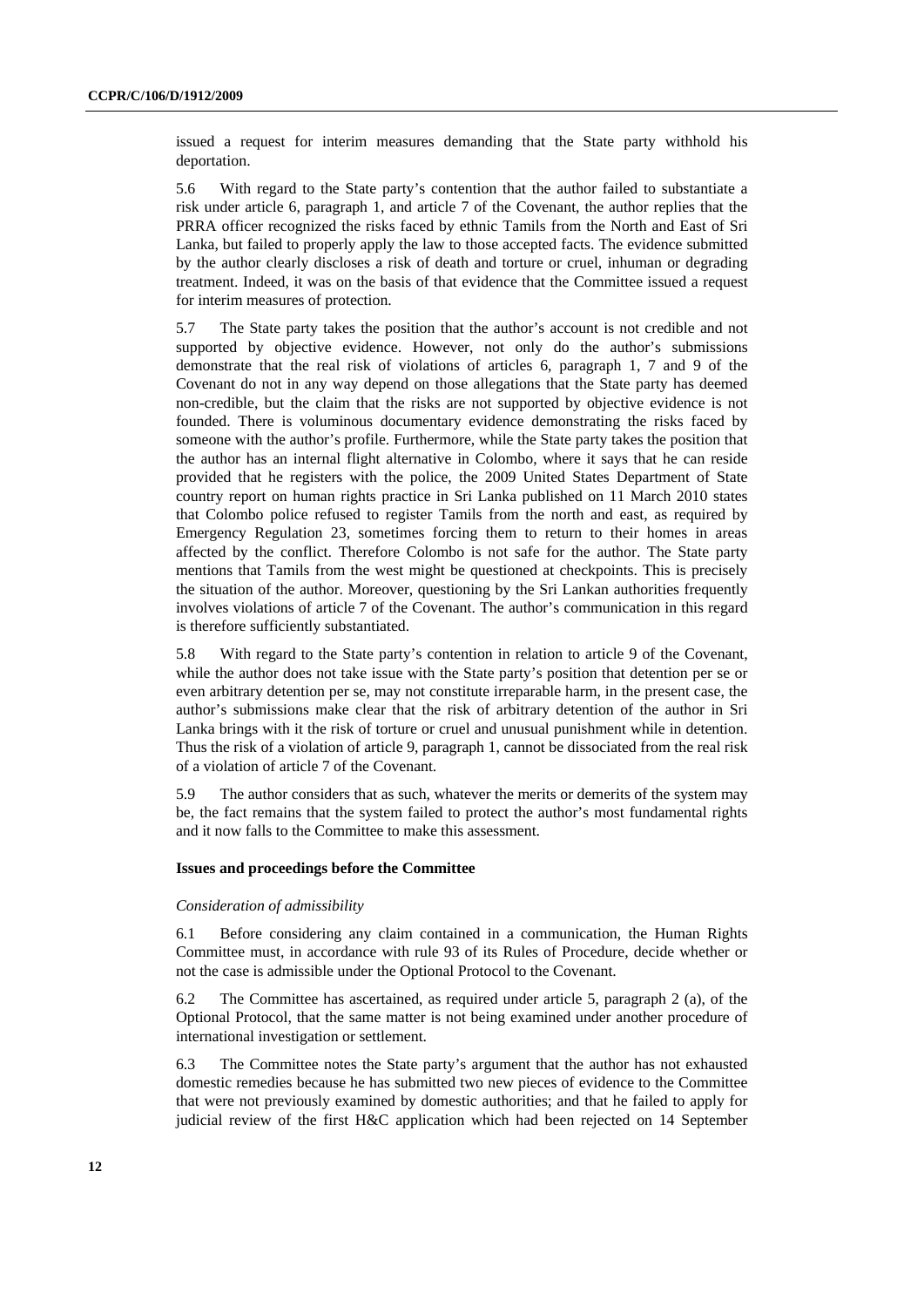2007. The Committee notes the author's argument that the position of the State party is to reject evidence that relates to facts predating the first PRRA application procedure, which is the case with the two documents mentioned; and that those documents only corroborate the author's allegations previously rejected for lack of credibility. The Committee further notes the author's contention that he filed a new H&C application which was rejected; and that neither a renewed PRRA application nor a renewed H&C application would protect the author against deportation from Canada, therefore not providing an effective remedy to the author.

6.4 The Committee recalls its jurisprudence to the effect that authors must avail themselves of all judicial remedies in order to fulfil the requirement of article 5, paragraph 2 (b), of the Optional Protocol, insofar as such remedies appear to be effective in the given case and are de facto available to the author.[12](#page-12-0) The Committee notes that, throughout the proceedings, the author has claimed to have been tortured. In the light of the information available to it, the Committee considers that none of the two avenues mentioned by the State party (PPRA application and H&C application) in the present circumstances would have the effect of staying or preventing the author's deportation to Sri Lanka. The Committee further considers that given the current legislation in the State party and the nature of the documents concerned, it is unlikely that they would have changed the outcome of the proceedings. The Committee therefore considers that it is not precluded from considering the author's claims pursuant to article 5, paragraph 2 (b), of the Protocol.

6.5 The Committee notes the State party's challenge to the admissibility of the communication on the ground of failure to substantiate the author's claims under articles 6, paragraph 1, 7 and 9, paragraph 1, of the Covenant. As far as article 6 is concerned, the Committee notes that the information submitted to it does not provide sufficient grounds to believe that the author's expulsion to Sri Lanka would expose him to a real risk of a violation of his right to life. The author's contentions in this respect are general allegations mentioning the risk of arbitrary arrest and detention, which could ultimately lead to his death, but without reference to any particular circumstances suggesting that his life would be in danger. In these circumstances, the Committee considers that the author has not sufficiently substantiated his claims under article 6 of the Covenant. The Committee therefore declares this part of the communication inadmissible pursuant to article 2 of the Optional Protocol.

6.6 With regard to the author's claims under article 9, paragraph 1, the Committee notes the State party's argument that this provision has no extraterritorial application and does not prohibit a State from deporting a foreign national to a country where he alleges he faces a risk of arbitrary arrest or detention. The Committee takes note of the author's allegations that the risk of his arbitrary detention in Sri Lanka brings with it the risk of torture or cruel and unusual punishment while in detention. The Committee therefore concludes that the risk of a violation of article 9, paragraph 1, cannot be dissociated from the real risk of a violation of article 7 of the Covenant.

6.7 As for the author's claims under article 7 of the Covenant, the Committee notes that he has explained the reasons why he feared to be returned to Sri Lanka, based on the arrests and treatment he allegedly suffered both in the hands of the authorities and the LTTE. The Committee also notes that the author has provided documentary evidence in support of such claims which are serious enough to be considered on the merits. The Committee

<span id="page-12-0"></span><sup>12</sup> See communication No. 1959/2010, *Jama Warsame* v. *Canada*, Views adopted on 21 July 2011, para. 7.4; communication No. 1003/2001, *P.L*. v. *Germany*, Decision on admissibility of 22 October 2003, para. 6.5; and communication No. 433/1990, *A.P.A*. v. *Spain*, Decision on admissibility of 25 March 1994, para. 6.2.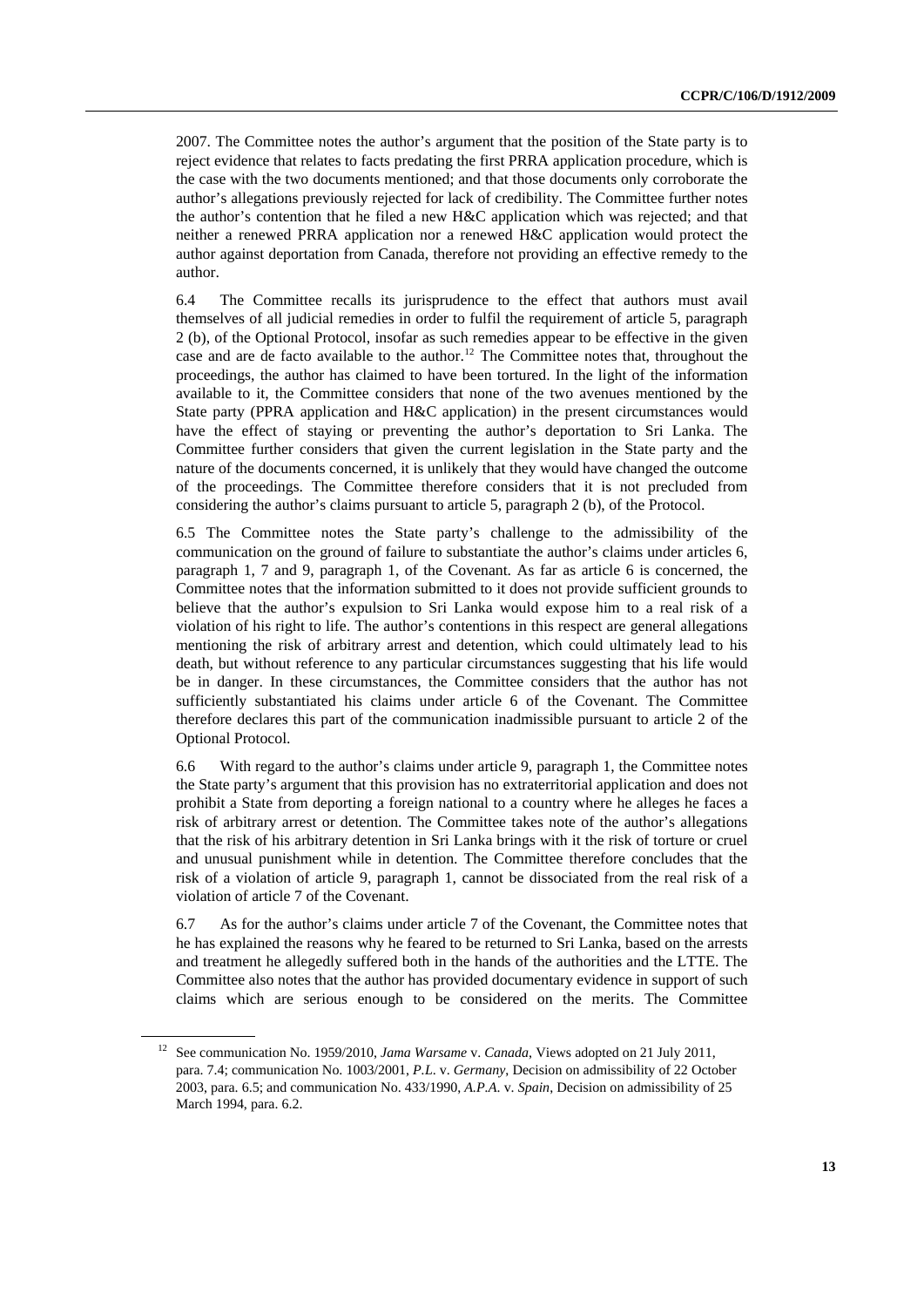accordingly finds the author's claims under both articles 7 and 9 admissible and proceeds to their consideration on the merits.

#### *Consideration of the merits*

7.1 The Human Rights Committee has considered the present communication in the light of all the information made available to it, as provided for under article 5, paragraph 1, of the Optional Protocol.

7.2 The Committee considers it necessary to bear in mind the State party's obligation under article 2 of the Covenant to ensure to all individuals within its territory and subject to its jurisdiction the rights recognized in the Covenant, including in the application of its processes for expulsion of non-citizens.

7.3 The Committee notes the author's claim that as an ethnic Tamil from the North of Sri Lanka, who has in the past been detained on several occasions and tortured by the Sri Lankan army, as evidenced by the scars he retained on his chest, he faces a real risk of being subjected to treatment contrary to article 7 of the Covenant if returned. The Committee notes the State party's contention that the author's applications before domestic authorities were essentially rejected on the grounds that the author lacked credibility, having noted inconsistencies in his statements and the lack of evidence in support of his allegations. The Committee further notes the State party's argument, as evidenced by the PRRA officer at national level, that even accepting that the author had been arrested in 1987 and 1989, he had not established that he had had problems with either the army or the LTTE since then; and therefore, there was insufficient proof that the author faced a real risk for his life or security if returned to Sri Lanka. The Committee finally notes the State party's argument that the author does not fit the profile of the young Tamil male who would be subject to persecution, and that his situation is no different from that of all the Tamils living in Sri Lanka.

7.4 The Committee recalls its general comment No. 31 in which it refers to the obligation of States parties not to extradite, deport, expel or otherwise remove a person from their territory where there are substantial grounds for believing that there is a risk of irreparable harm<sup>[13](#page-13-0)</sup>. The Committee also recalls that, generally speaking, it is for the organs of States parties to the Covenant to review or evaluate facts and evidence in order to determine whether such risk exists.<sup>[14](#page-13-1)</sup>

7.5 In the circumstances of this case, the Committee finds that insufficient weight was given to the author's allegations of a real risk of being tortured if deported to his country of origin, given the high prevalence of torture in Sri Lanka.[15](#page-13-2) The Committee notes that the inconsistencies highlighted by the State party were not directly related to his claim of having been tortured and cannot in themselves vitiate the whole credibility of the author's allegations with regard to his past torture and harassment by both the army and the LTTE. Contrary to the State party's assumption that the author did not support his claim of having been tortured by the army after 1989, the author pointed to scars on his chest as evidence of recent torture. This physical evidence should have been enough for the State party authorities to request an independent expertise on the possible causes for those scars and their age.

<span id="page-13-0"></span><sup>&</sup>lt;sup>13</sup> See General Comment No. 31[80] on the Nature of the General Legal Obligation Imposed on States

<span id="page-13-1"></span>Parties to the Covenant, para. 12.<br><sup>14</sup> See communication No. 1763/2008, *Pillai et al.* v. *Canada*, Views adopted on 25 March 2011, para. 11.4; see also communication No. 1819/2008, *A.A*. v. *Canada*, Decision on admissibility adopted on 31 October 2011, para. 7.8.<br><sup>15</sup> See communication No. 1763/2008 (footnote 14 above).

<span id="page-13-2"></span>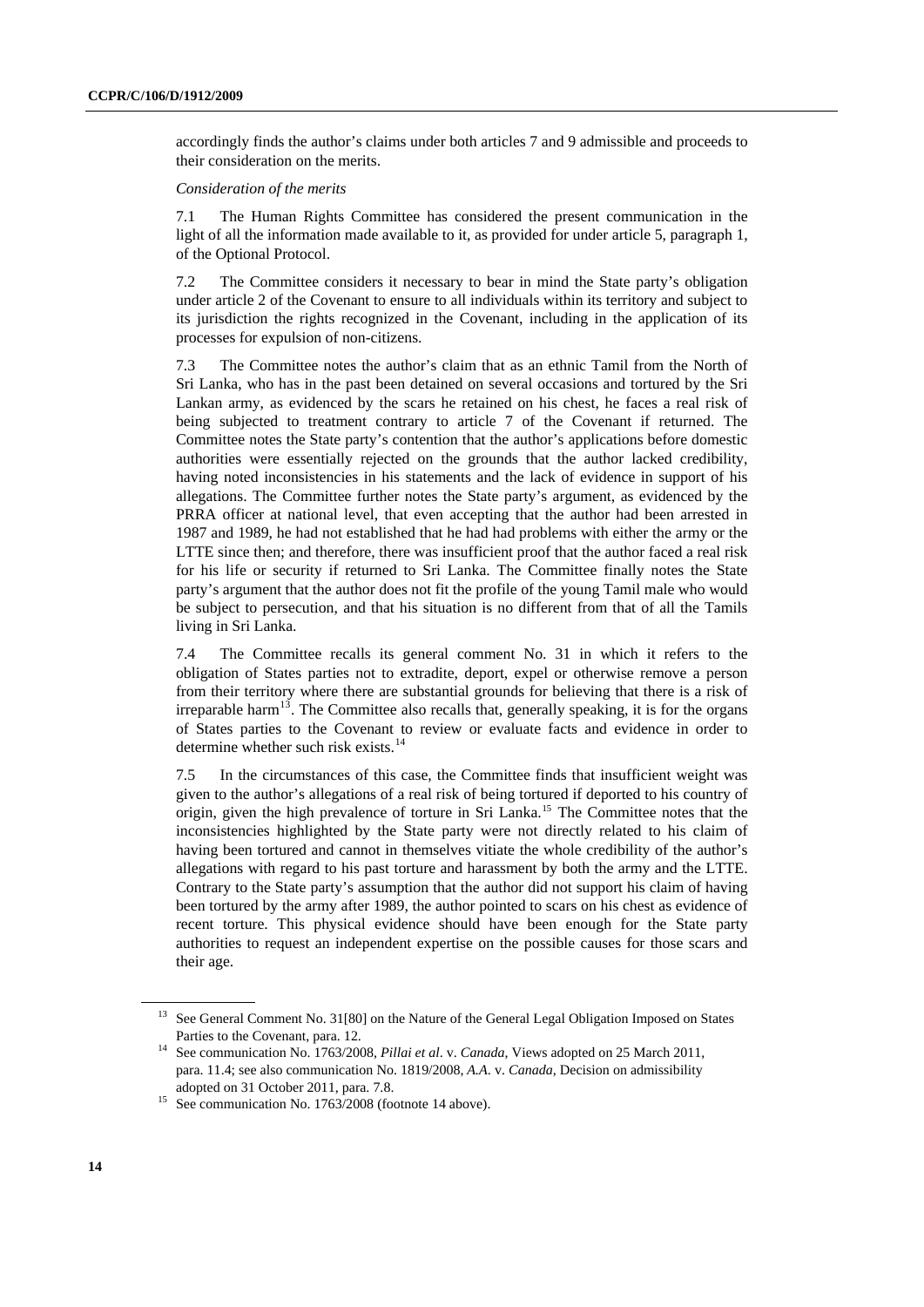7.6 Indeed, it was for the IRB and PPRA officers to dispel any doubts that might have persisted as to the cause of such scarring.[16](#page-14-0) The State party failed to direct an expert opinion as to the causes and age of the scars observed on the author's chest and based its decision to reject the author's asylum claim merely on inconsistencies that are not central to the general allegation faced by the author as an ethnic Tamil from the North of Sri Lanka.

7.7 The Committee is accordingly of the view that the material before it suggests that insufficient weight was given to the author's allegations of torture and the real risk he might face if deported to his country of origin, in the light of the documented prevalence of torture in Sri Lanka. Notwithstanding the deference given to the immigration authorities to appreciate the evidence before them, the Committee considers that further analysis should have been carried out in this case.<sup>[17](#page-14-1)</sup> The Committee therefore considers that the removal order issued against the author would constitute a violation of article 7 of the Covenant if it were enforced.

7.8 In the light of its findings on article 7, the Committee does not deem it necessary to further examine the author's claims under article 9 of the Covenant.

8. The Human Rights Committee, acting under article 5, paragraph 4, of the Optional Protocol to the International Covenant on Civil and Political Rights, is of the view that the author's removal to Sri Lanka would violate his rights under article 7 of the Covenant.

9. In accordance with article 2, paragraph 3 (a), of the Covenant, the State party is under an obligation to provide the author with an effective remedy, including a full reconsideration of the author's claim regarding the risk of treatment contrary to article 7, should he be returned to Sri Lanka, taking into account the State party's obligations under the Covenant. The State party is also under an obligation to take steps to prevent similar violations in the future.

10. Bearing in mind that, by becoming a party to the Optional Protocol, the State party has recognized the competence of the Committee to determine whether there has been a violation of the Covenant or not and that, pursuant to article 2 of the Covenant, the State party has undertaken to ensure to all individuals within its territory or subject to its jurisdiction the rights recognized in the Covenant and to provide an effective and enforceable remedy in case a violation has been established, the Committee wishes to receive from the State party, within 180 days, information about the measures taken to give effect to the Committee's Views. The State party is also requested to publish the present Views and disseminate them broadly in the official languages of the State party.

[Adopted in English, French and Spanish, the English text being the original version. Subsequently to be issued also in Arabic, Chinese and Russian as part of the Committee's annual report to the General Assembly.]

<span id="page-14-1"></span><span id="page-14-0"></span><sup>&</sup>lt;sup>16</sup> See ECHR, *R.C. v. Sweden*, Appl. No. 41827/07, Judgment of 9 June 2010, para. 53.<br><sup>17</sup> See communication No. 1763/2008 (footnote 14 above).